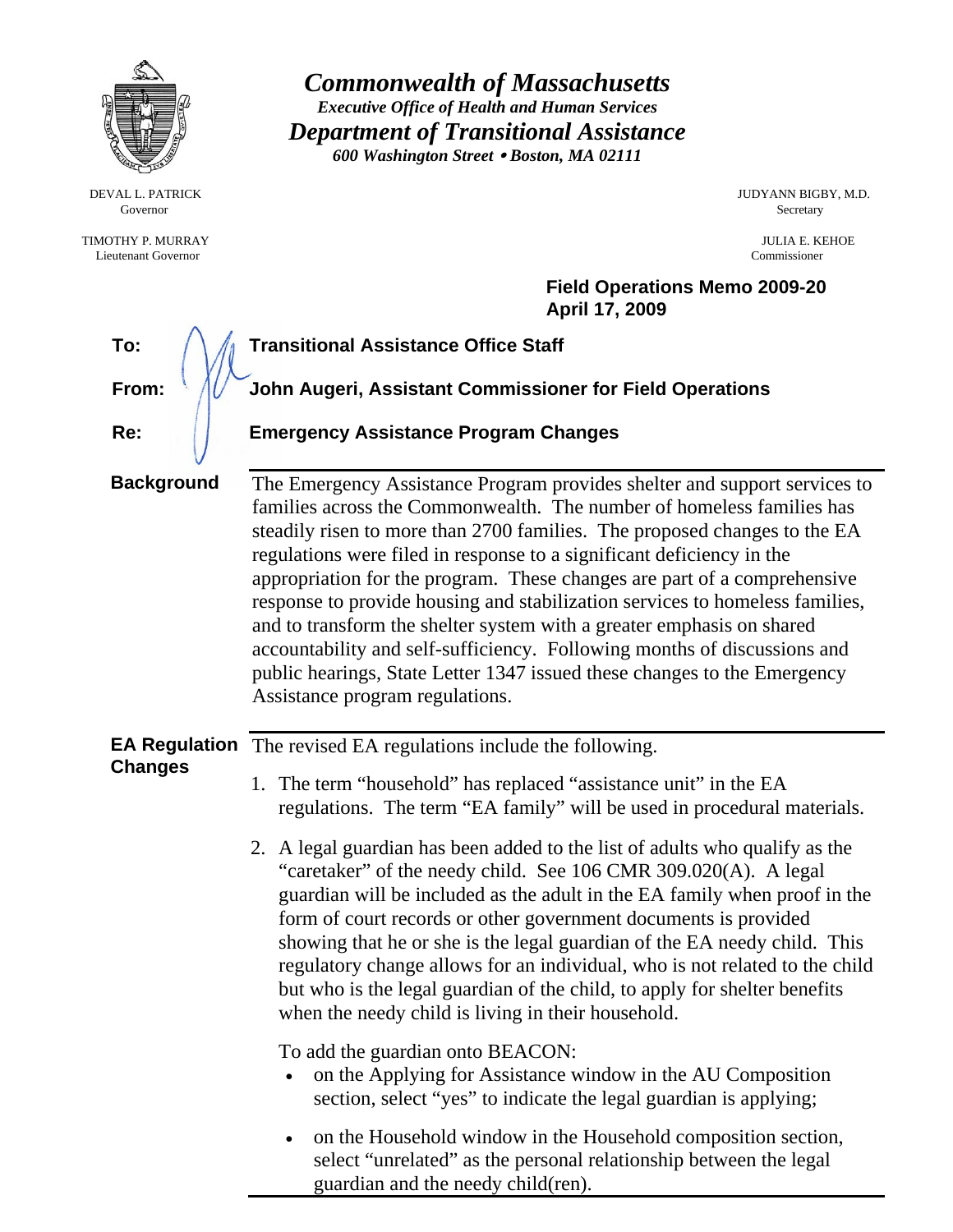**EA Regulation Changes (continued)** 

• on the Caretakers window in the AU Composition Details section, select the name of the legal guardian from the Member List, select "guardian" as the Caretaker Role for the individual, select "yes" for Role Exists, and click on the dropdown box in the Caretaker/Person Under Care field to select the name of one child for whom the individual is the legal guardian. Click on Add.

3. An individual is not eligible for EA benefits if the individual has an outstanding default or arrest warrant from Massachusetts that has not been resolved within 30 days of being notified of the warrant by the Department. See 106 CMR 309.020(K). During the 30-day period, the shelter will be working with the family member to resolve the warrant.

The Data Match Unit (DMU) receives information on from the state Criminal History Systems Board (CHSB) identifying an EA family member who has active outstanding warrants. The DMU sends a notice to the EA family member that identify the warrant(s) and provides information regarding the location and telephone number of the issuing court(s). The notice advises the EA family member to provide the warrant verification(s) from the court(s), such as the Notice of Recall or the Warrant Resolution form, within 30 calendar days from the date of the notice. A copy of this same notice, without the attachments, is emailed to the TAO director/designee who forwards a copy to the case manager or homeless coordinator. The EA family's Self-Sufficiency Plan must be annotated to indicate the EA family member has an outstanding default or arrest warrant. If the EA family member provides the court verification directly to the case manager or homeless coordinator, the case manager or homeless coordinator must fax the verification to the DMU at 617 348-5479.

If the warrant has been resolved, the DMU will notify the TAO director/designee who forwards a copy to the case manager or homeless coordinator, and the EA family member remains eligible for shelter benefits. On day 31, if the warrant has not been resolved, DMU will notify the TAO director/designee. The TAO director/designee forwards a copy to the case manager or homeless coordinator. The EA family member is ineligible and will be removed from the EA case.

- update the AU Composition Results window, by selecting Noncooperation as the Reason Category and failure to submit verification as the Reason;
- enter information on the BEACON Narratives tab that an unresolved warrant exists (never include specific details about the member's warrant); and
- send the completed NFL-9 to notify the EA family that the EA family member will be removed.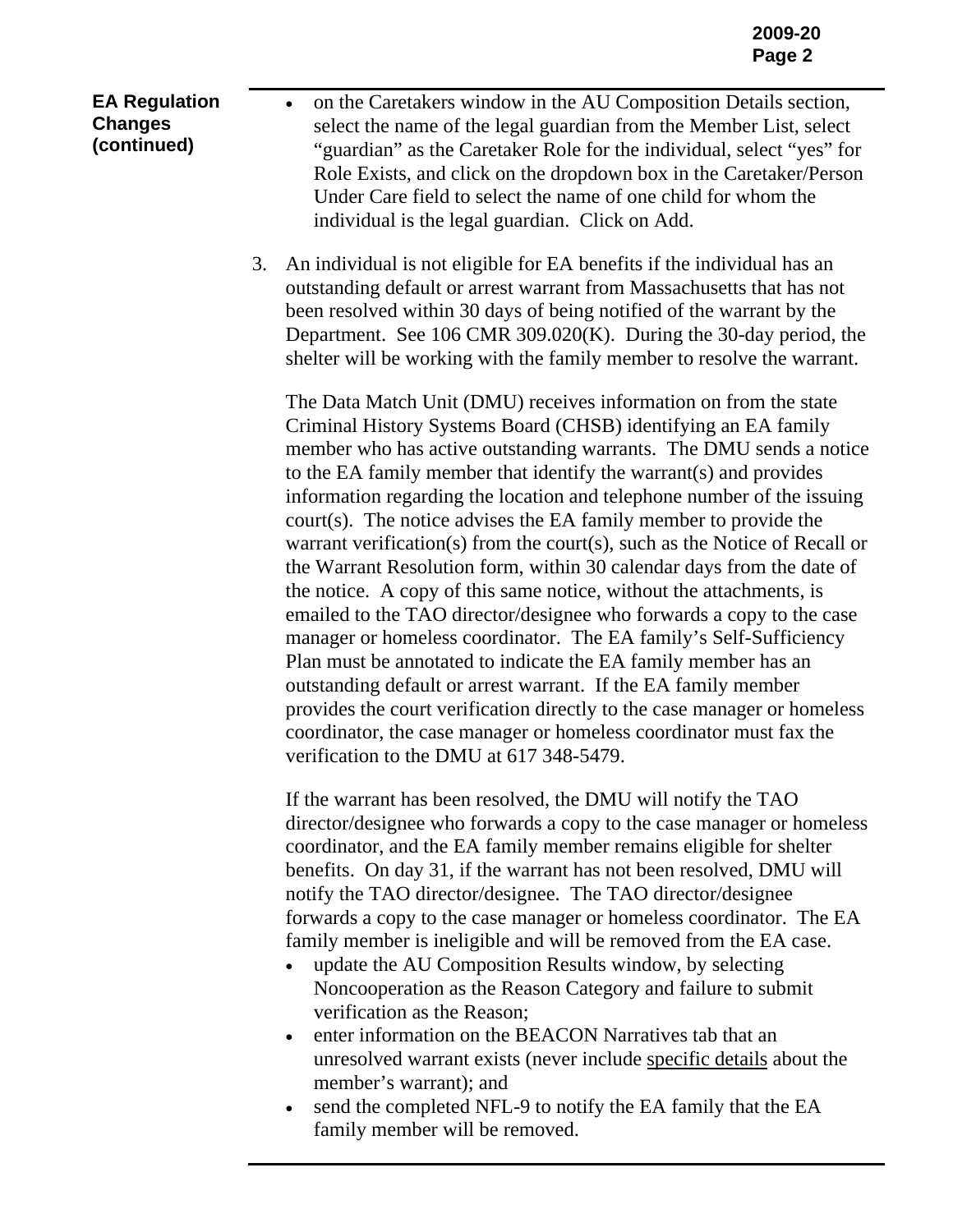| <b>EA Regulation</b><br><b>Changes</b><br>(continued) | If the warrant has not been resolved, the individual is no longer eligible<br>for EA and shelter benefits must be terminated. If the individual with<br>the warrant is the sole parent/adult in the EA family, the entire EA case<br>must be terminated and the family must leave the shelter placement.<br>update the AU Composition Results window, by selecting<br>Noncooperation as the Reason Category and failure to submit<br>verification as the Reason;<br>enter information on the BEACON Narratives tab that an<br>unresolved warrant exists (never include specific details about the<br>member's warrant); and<br>send the completed NFL-9 to notify the EA family that the EA<br>$\bullet$<br>benefits will be terminated. |
|-------------------------------------------------------|------------------------------------------------------------------------------------------------------------------------------------------------------------------------------------------------------------------------------------------------------------------------------------------------------------------------------------------------------------------------------------------------------------------------------------------------------------------------------------------------------------------------------------------------------------------------------------------------------------------------------------------------------------------------------------------------------------------------------------------|
|                                                       | Note: Per State Letter 1347, the Self-Sufficiency Plan will be referred to as<br>the family's Plan for Rehousing. Until the new Plan for Rehousing<br>form is issued, the case manager or homeless coordinator and the<br>shelter providers, along with the housing search providers, are to<br>continue using the current Self-Sufficiency Plan.                                                                                                                                                                                                                                                                                                                                                                                        |
|                                                       | At application, a family is ineligible for EA shelter benefits if the family<br>4.<br>became homeless because:                                                                                                                                                                                                                                                                                                                                                                                                                                                                                                                                                                                                                           |
|                                                       | the family abandoned public and/or subsidized housing in the<br>$\bullet$<br>preceding year without good cause. See 106 CMR 309.040(B)(3).<br>It is not considered abandoned housing if the family left the housing<br>for good cause. Good cause includes, but is not limited to, leaving<br>because of a direct threat to the family's safety, accepting a job, or<br>accepting permanent housing elsewhere. If the family presents other<br>reasons for leaving the public and/or subsidized housing, these<br>reasons must be discussed with the TAO director/designee and a<br>decision will be made if the family had good cause for leaving the<br>public and/or subsidized housing. Enter information about the                  |

BEACON Narratives tab.

• the family was evicted from public and/or subsidized housing in the preceding three years for nonpayment of rent or fraudulent behavior. See 106 CMR 309.040(B)(3)*.* The family will not be denied shelter benefits because of the eviction if the person who caused the eviction is no longer part of the applicant EA family. Enter information about the eviction and the eligibility decision on the BEACON Narratives tab.

reason for leaving the housing and the good cause decision on the

• the revised EA regulations state that a family will not be denied shelter benefits for an eviction from private, public and/or subsidized housing for criminal activity or for destruction of the property when the person who caused the eviction is no longer part of the EA applicant's family. See 106 CMR 309.040(B)(3), (4), (5)*.*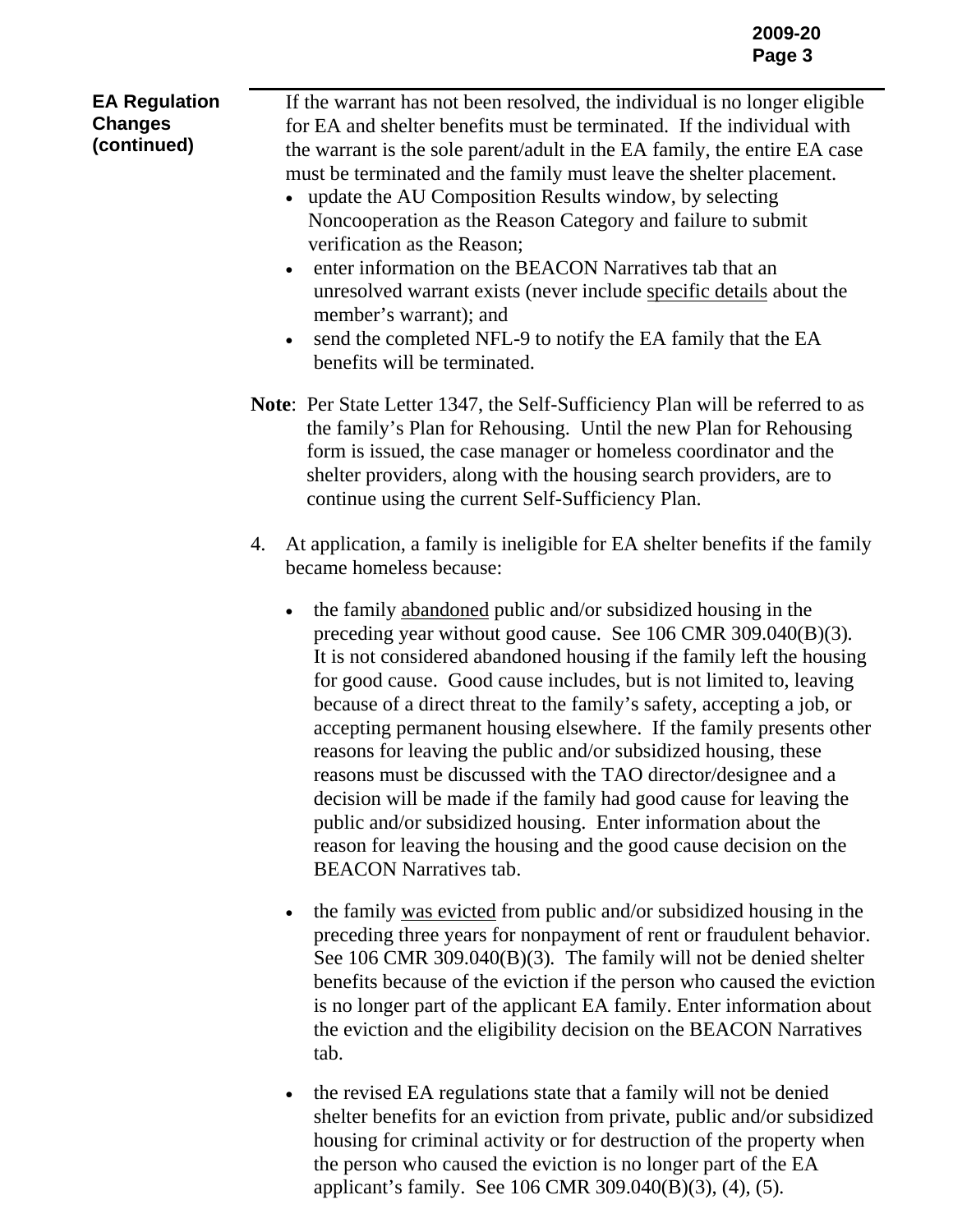**EA Regulation Changes (continued)**  5. The activities in the EA family's Plan for Rehousing (the Self-Sufficiency Plan) will include an activity of saving 30 percent of the family's net income. See 106 CMR 309.040(D)(2)(g). Completing and reassessing the saving's section of the EA family's Plan for Rehousing is the responsibility of the shelter. The percentage of savings, along with the dollar amount, must be annotated on the EA family's Plan for Rehousing. Under specific circumstances, an EA family is not required to save the 30 percent.

- The 30 percent monthly savings requirement does not apply to a family who has been placed in a hotel or motel. See 106 CMR 309.040(D)(2)(g).
- The 30 percent monthly savings amount for a family in a shelter will be reduced if:
	- there are extraordinary circumstances, such as, but not limited to transportation costs to and from the shelter's location to the family's work, training or medical visits; or

| <b>Income Source for Family</b>                 | <b>Net Income</b> |
|-------------------------------------------------|-------------------|
| Net monthly earnings                            | 530.00            |
| <b>SSI</b>                                      | 340.00            |
| Total net monthly income                        | 873.00            |
| 30% calculation of net monthly income           | 261.90            |
| Less the high transportation costs from shelter | 136.00            |
| to employer's site                              |                   |
| <b>Family's Monthly Savings Amount</b>          | 125.90            |

Example of savings calculation

 the family is repaying past debt obligations for rent or utilities arrearages that are preventing the family from obtaining permanent housing.

| <b>Income Source for Family</b>        | <b>Net Income</b> |
|----------------------------------------|-------------------|
| Net monthly earnings                   | 330.00            |
| <b>TAFDC</b>                           | 203.00            |
| <b>SSI</b>                             | 340.00            |
| Total net monthly income               | 873.00            |
| 30% calculation of net monthly income  | 261.90            |
| Less utility arrearage payment         | 200.00            |
| <b>Family's Monthly Savings Amount</b> | 61.90             |

| Example of savings calculation |  |  |
|--------------------------------|--|--|
|                                |  |  |

The Executive Director of the shelter or his or her designee will provide an explanation of the family's extraordinary circumstances or the repayment plans. See 106 CMR 309.040(D)(2)(g).

The 30 percent monthly savings requirement may be waived if the Executive Director of the shelter or his or her designee requests an exemption from the savings requirement for the family by showing that by not requiring the 30 percent savings, it will lead to more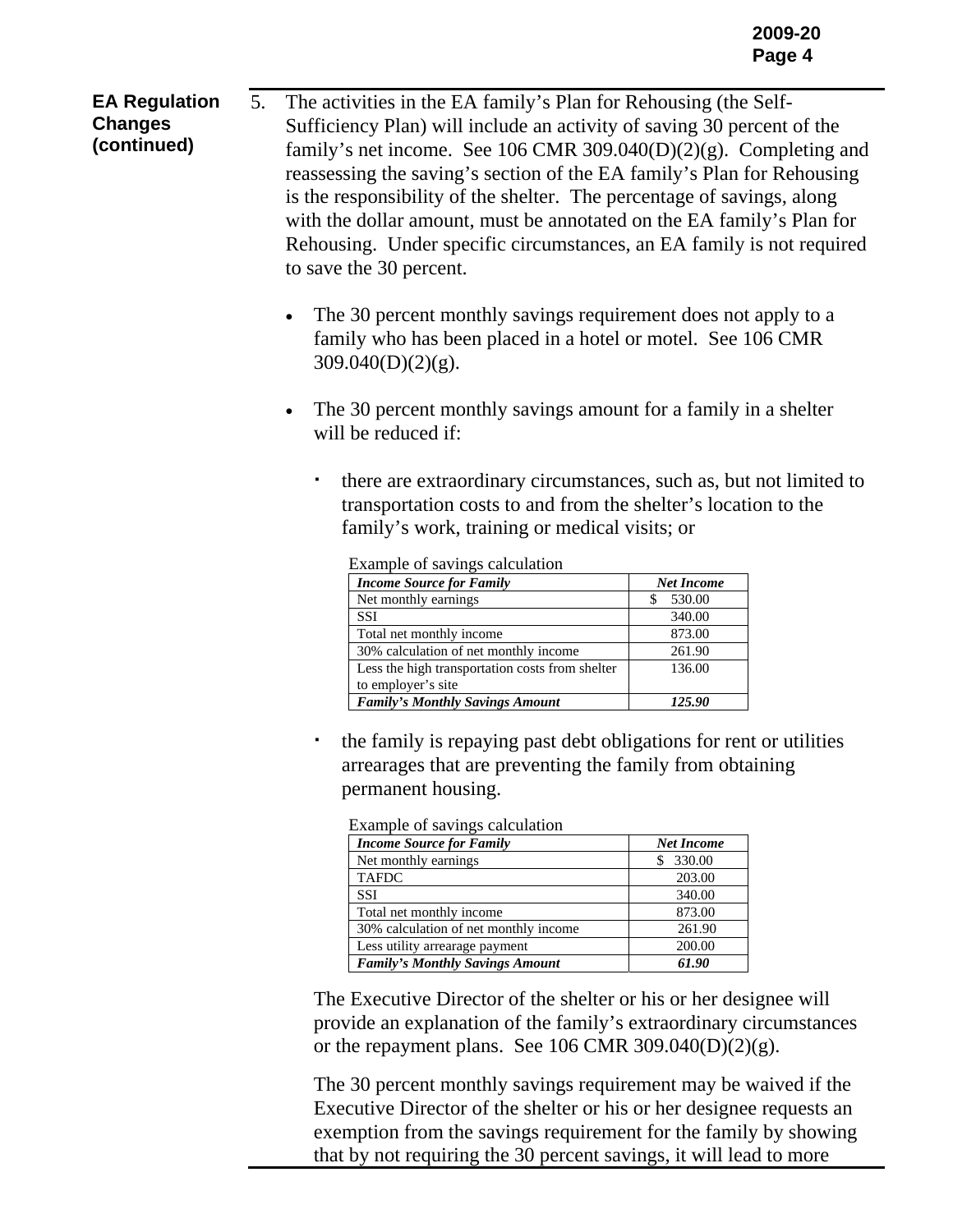| <b>EA Regulation</b><br><b>Changes</b><br>(continued) | rapid rehousing for the family. The request will be submitted to the<br>case manager or homeless coordinator for review with the unit<br>supervisor or Homeless Shelter Outreach Liaison, and if the request<br>is denied, the Executive Director of the shelter or his or her designee<br>must be notified immediately. See 106 CMR 309.040(D)(2)(g).<br>The Executive Director of the shelter or his or her designee has the<br>authority to make other reasonable changes to the 30 percent<br>monthly savings requirement when reassessing the family's Plan for<br>Rehousing. See 106 CMR 309.040(D)(2)(g).<br>A family's unique circumstances that reduce or eliminate the 30 percent<br>savings requirement must be annotated on the family's Plan for<br>Rehousing (the Self-Sufficiency Plan).<br><b>Note:</b> The regulation regarding the 30 percent savings does not change<br>the escrow amount that the EA six-month case must save each<br>month. The escrow amount is based on the amount of monthly                                                                                                                                          |
|-------------------------------------------------------|---------------------------------------------------------------------------------------------------------------------------------------------------------------------------------------------------------------------------------------------------------------------------------------------------------------------------------------------------------------------------------------------------------------------------------------------------------------------------------------------------------------------------------------------------------------------------------------------------------------------------------------------------------------------------------------------------------------------------------------------------------------------------------------------------------------------------------------------------------------------------------------------------------------------------------------------------------------------------------------------------------------------------------------------------------------------------------------------------------------------------------------------------------------|
|                                                       | gross income that exceeds the EA eligibility standard.<br>Every person in the EA family age 18 or older, including a dependent<br>6.<br>child, will participate in activities for 30 hours per week, that lead to self-<br>sufficiency as defined in 106 CMR 203.400(A)(2)(a) through (i), for 30<br>hours per week. See 106 CMR $309.040(D)(2)(h)$ .<br>The 30 hours shall be reduced as a reasonable accommodation for<br>$\bullet$<br>individuals who are disabled, as defined in $106$ CMR $203.530(A)(1)$ ;<br>• The self-sufficiency activities may include, but not limited to,<br>education and training programs, including attendance at a community<br>college, community service, and substance abuse treatment;<br>The 30 hours shall be reduced or eliminated for good cause, including,<br>$\bullet$<br>but is not limited to, the following:<br>lack of appropriate child care or transportation;<br>addressing medical issues including mental health issues;<br>domestic violence issues;<br>actual hours spent in housing search;<br>caring for a newborn under the age of three months; and<br>the reasons as defined in 106 CMR 701.380. |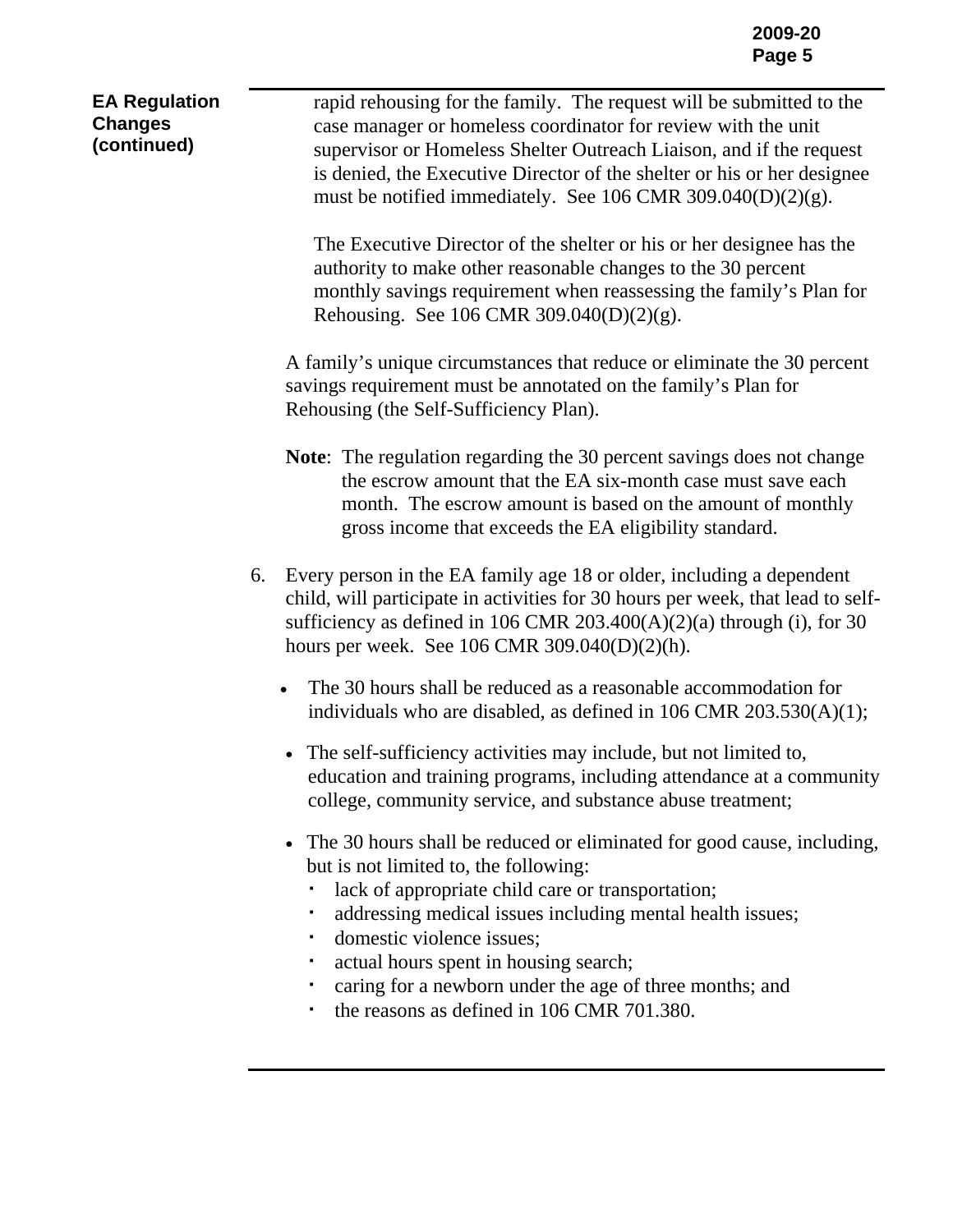**EA Regulation Changes (continued)**  The shelter will be working with the family member to choose the activities. The shelter will regularly reassess the EA family's Plan for Rehousing and the outcomes of the reassessment will be noted on the family's Plan for Rehousing (the Self-Sufficiency Plan).

> An EA family member who is not an active TAFDC client is not eligible for participation in an ESP activity. Monthly participation for an EAonly family member will be monitored with verification from the employer (wage stubs), the education or training provider, or the provider of the activity. The monthly participation report will verify the participation of a member who is participating in an ESP activity.

- 7. Shelter benefits will be terminated when the EA family rejects one opportunity for safe, permanent housing without good cause. See 106 CMR 309.040(F)(1)(b)*.* Good cause for rejecting the opportunity for housing is defined in 106 CMR 701.380 and 309.021(D) and also includes, but is not limited to, the following reasons:
	- the housing would require the parent to leave a job that is part of his or her Plan for Rehousing;
	- the housing would interfere with access to critical medical services to meet the needs of family members, including access to specialty medical providers;
	- the housing would interfere with the special education needs of the EA family child; or
	- the housing is in an area in proximity to a domestic abuser of one of the EA family members, or in an area the EA family was forced to leave because of safety concerns directed at any member of the EA family.

The EA family, or along with the assistance from the Executive Director of the shelter or his or her designee, will provide information that collaborates the reasons for rejecting the housing.

**Note:** If the housing is public housing, it is important for the EA family to submit a written request to remove their name from that local public housing authority.

Enter the information about the reason for rejecting the housing opportunity on the BEACON Narratives tab.

If the reason does not meet one of the good cause reasons for rejecting the housing opportunity, follow the established procedures for terminating EA shelter benefits.